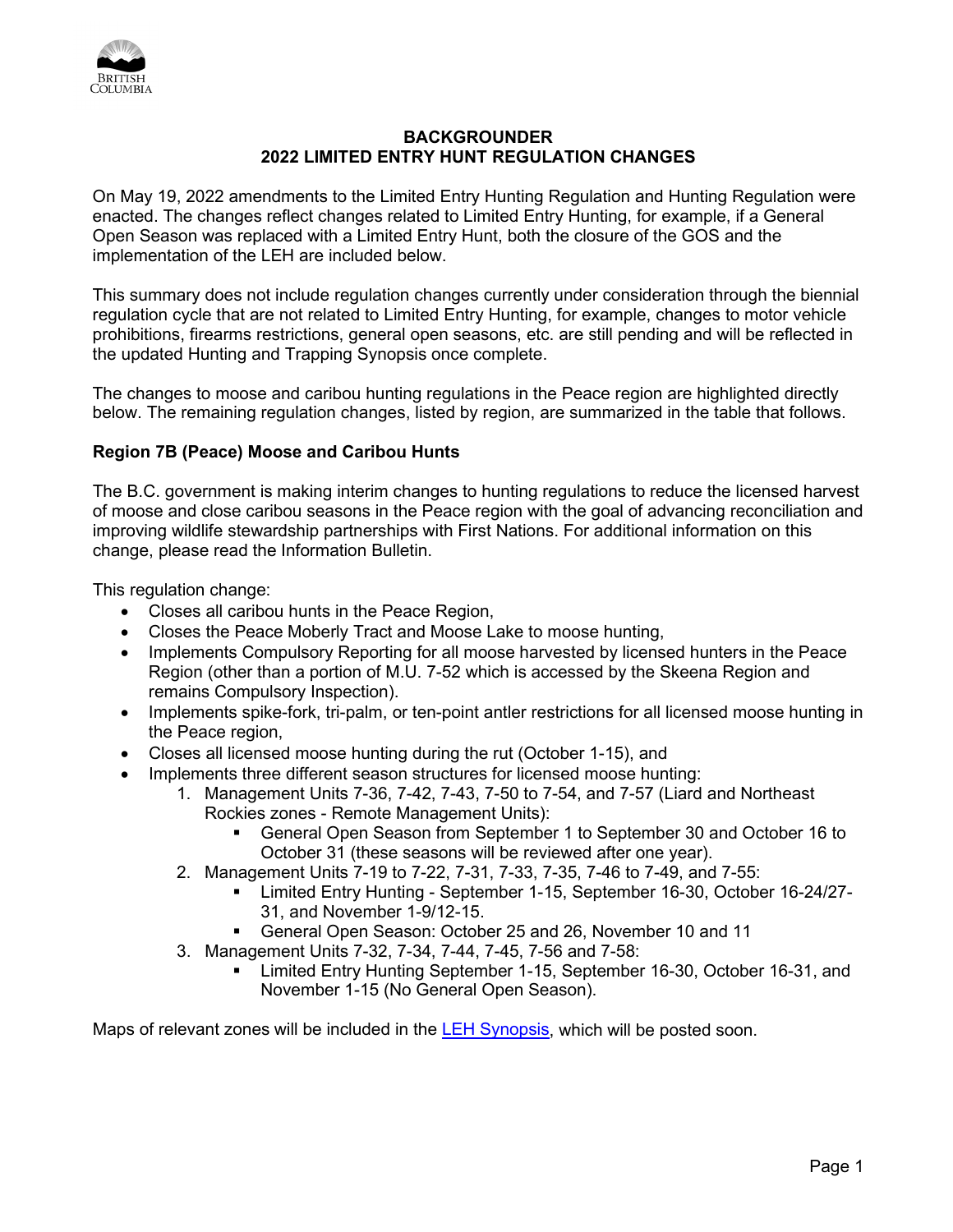

## **Additional Limited Entry Hunt Regulation Changes**

| <b>Regulation Change</b>                                                                                                                                               | <b>Rationale</b>                                                                                                                                                                                                                                                                                                                                                                                                                                                                                  |
|------------------------------------------------------------------------------------------------------------------------------------------------------------------------|---------------------------------------------------------------------------------------------------------------------------------------------------------------------------------------------------------------------------------------------------------------------------------------------------------------------------------------------------------------------------------------------------------------------------------------------------------------------------------------------------|
| <b>Region 1</b><br><b>Vancouver Island</b>                                                                                                                             | Elk in these areas have been monitored annually for the past five years. In<br>some cases, these surveys were conducted with participants from First<br>Nations with aboriginal interests in the area.                                                                                                                                                                                                                                                                                            |
| New bull elk LEH in the<br>Waukwaas watershed<br>(North Vancouver<br>Island) and antierless elk<br>LEH in the Klanawa and<br>Nitinat watersheds (Port<br>Renfrew area) | Inventory results show these populations have been stable to increasing<br>and have exceeded the minimum threshold for initiating hunting<br>opportunities (>50 elk). These herds are currently at or above the target<br>the population objective listed in the Management Plan for Roosevelt Elk in<br>BC (2015).                                                                                                                                                                               |
|                                                                                                                                                                        | Opening LEH for elk in these areas will provide new, sustainable hunting<br>opportunities for resident hunters.                                                                                                                                                                                                                                                                                                                                                                                   |
| <b>Region 1</b><br><b>Vancouver Island</b>                                                                                                                             | Post-winter aerial classification surveys have been conducted in South<br>Fork/ Haslam watershed in each of the previous five years. The number of<br>elk observed and the population estimates in the area has increased in<br>recent years. In 2021, the number of elk observed exceeded the minimum<br>threshold for initiating hunting opportunities (>50 elk), confirming reports<br>from the agricultural sector, and aligning with the increasing number of<br>complaints from landowners. |
| New either sex elk<br>archery only LEH near<br>Nanaimo                                                                                                                 |                                                                                                                                                                                                                                                                                                                                                                                                                                                                                                   |
|                                                                                                                                                                        | There is significant private land in the proposed hunt zone, including<br>agricultural lands, where conflicts with elk have been increasing, such as<br>damage to crops and fencing. The use of firearms in this area is restricted,<br>so the LEH is proposed to be archery only.                                                                                                                                                                                                                |
|                                                                                                                                                                        | Opening an LEH season for elk in this area will provide new, sustainable<br>hunting opportunities for resident hunters and assist in reducing local elk<br>conflicts.                                                                                                                                                                                                                                                                                                                             |
| <b>Region 2</b><br><b>South Coast</b>                                                                                                                                  | Based on results from a series of winter aerial surveys, elk populations in<br>the South Coast Region are estimated to be at least 50 animals within<br>each elk population unit, indicating stable to increasing trends over time.                                                                                                                                                                                                                                                               |
| Amend and increase<br>LEH opportunities for elk<br>in the South Coast                                                                                                  | It is proposed to increase wildlife-related recreation opportunities for elk in<br>this region through increased hunting opportunities, improved harvest<br>success rates, and splitting or shifting seasons to avoid hunter crowding.                                                                                                                                                                                                                                                            |
|                                                                                                                                                                        | The proposed changes, which include season date changes, opening of<br>new seasons, and amendments to range of authorizations, aim to provide<br>new opportunities in a manner that prioritizes conservation while<br>supporting Indigenous rights.                                                                                                                                                                                                                                               |
|                                                                                                                                                                        | The potential for this increased hunter opportunity is a result of relocation,<br>recovery, and monitoring efforts funded in part by the Habitat Conservation<br>Trust Foundation and in collaboration with local First Nations.                                                                                                                                                                                                                                                                  |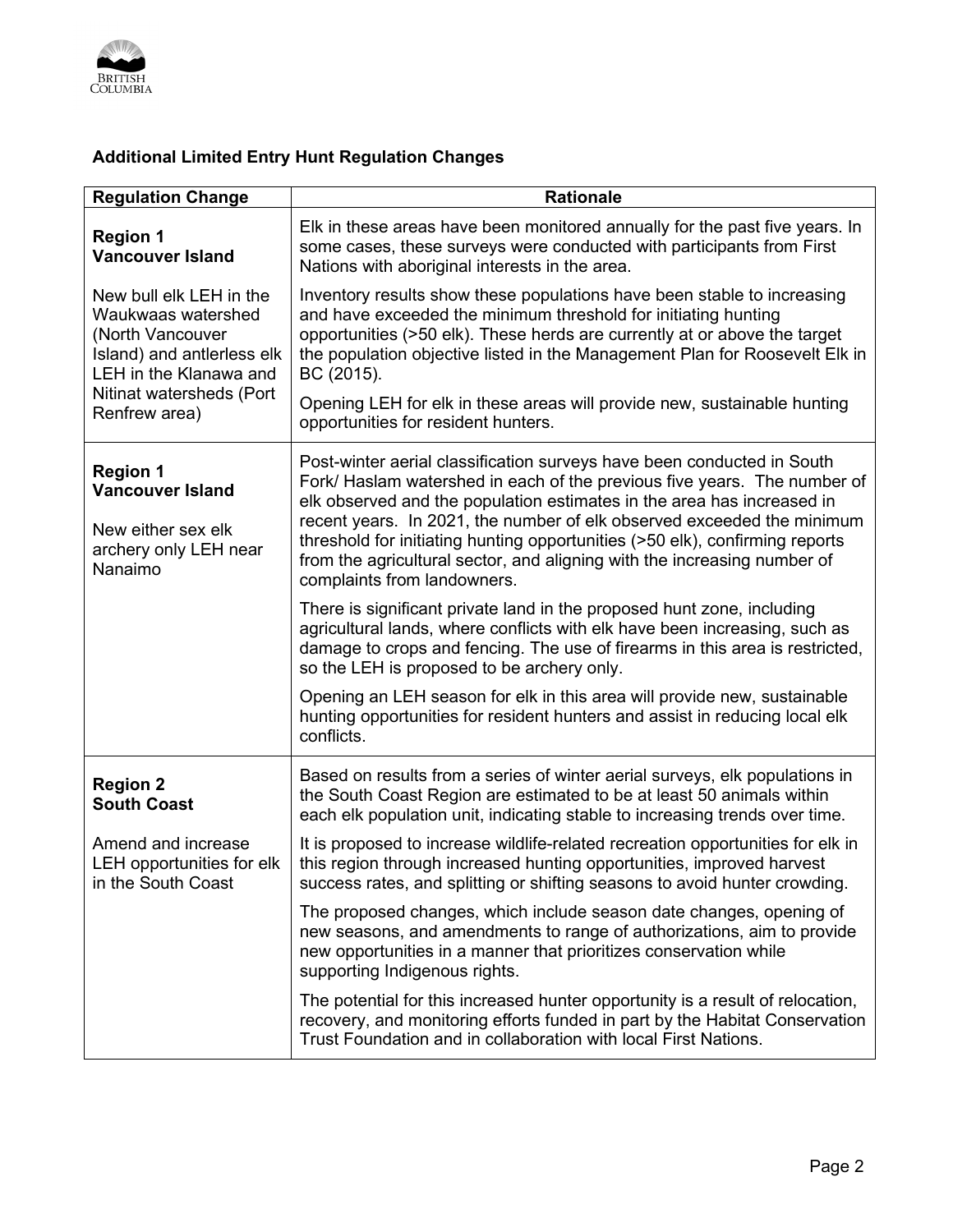

| <b>Region 3</b><br><b>Thompson</b><br><b>Replace Fraser River</b><br>mountain sheep GOS<br>with LEH                                                       | The California bighorn sheep population occupying portions management<br>unit (MU) 3-17 (adjacent to Lytton) has declined significantly over the past<br>several years. The cause of this declining population trend is linked to a<br>severe respiratory illness (Mycoplasma ovipneumoniae). This illness has<br>contributed to several years of low lamb survival, thus limiting recruitment<br>of individuals into this population. The long-term mean age of rams is also<br>declining, indicating increased harvest pressure, and reduced older rams<br>in the population. Immediate adjustments to hunter opportunities are<br>warranted to address these conservation concerns. |
|-----------------------------------------------------------------------------------------------------------------------------------------------------------|----------------------------------------------------------------------------------------------------------------------------------------------------------------------------------------------------------------------------------------------------------------------------------------------------------------------------------------------------------------------------------------------------------------------------------------------------------------------------------------------------------------------------------------------------------------------------------------------------------------------------------------------------------------------------------------|
|                                                                                                                                                           | Surveys since the late 1990s indicate the Fraser sheep population has<br>declined by approximately 70%. Recent monitoring through aerial surveys<br>within MU 3-17 notes a continuing population decline in recent years.<br>During 2019 aerial surveys, a total of 27 sheep were observed within Zone<br>3-17A, and of the 15 ewes observed, four had lambs present. A total of 45<br>sheep were observed within Zone 3-17B, and of the 27 ewes observed, 12<br>had lambs present.                                                                                                                                                                                                    |
|                                                                                                                                                           | To address this concern, it is proposed to replace the current California<br>bighorn sheep GOS with LEH. Bighorn sheep harvest management under<br>a LEH season structure would enable hunter effort and harvests to be<br>tightly controlled in accordance with established harvest objectives.                                                                                                                                                                                                                                                                                                                                                                                       |
| <b>Region 4</b><br>Kootenay<br><b>Close the Passmore</b><br>mountain goat LEH                                                                             | The Passmore mountain goat herd has declined from a population<br>estimate of 50 in 2009, to approximately 20 in 2019. The reason for the<br>apparent decline is unknown but is likely predator driven. This mountain<br>goat population is isolated with the nearest herd approximately 25 km to<br>the north.                                                                                                                                                                                                                                                                                                                                                                        |
|                                                                                                                                                           | The BC Mountain Goat Management Plan recommends that mountain<br>goat herds with fewer than 50 individuals not be hunted, and that isolated<br>populations should be managed conservatively.                                                                                                                                                                                                                                                                                                                                                                                                                                                                                           |
|                                                                                                                                                           | Closing this mountain goat LEH will reduce the added mortality pressures<br>of hunting on this herd to assist in population recovery.                                                                                                                                                                                                                                                                                                                                                                                                                                                                                                                                                  |
| <b>Region 4</b><br>Kootenay<br>Replace all Kootenay<br>Region September 10-<br>October 25 GOS for full<br>curl bighorn ram<br>mountain sheep with<br>LEH. | As of 2021, many of the low elevation and two high elevation wintering<br>bighorn sheep herds have declined in the Kootenay Region, with many<br>bordering on non-viable status. The cumulative effects of land use,<br>predation, road kills, reductions in habitat quality, and focused hunting<br>pressure are interacting as stressors on Kootenay bighorn sheep herds.                                                                                                                                                                                                                                                                                                            |
|                                                                                                                                                           | All herds except for the Flathead (which winters primarily in Alberta) were<br>inventoried in 2019 and 2021. Of the 12 population management units<br>(PMU) identified in the Kootenay Region Bighorn Sheep Management<br>Plan, nine PMUs contain subpopulations that are < 75 bighorn sheep. The<br>Bighorn Sheep Harvest Management Procedure recommends closing the<br>season if there are <75 bighorn sheep observed.                                                                                                                                                                                                                                                              |
|                                                                                                                                                           | Increasing quantity of mountain sheep hunters in the region, expanding<br>road networks, new vehicle technology, technological improvements in<br>hunting tools, and social media have increased the vulnerability of sheep<br>to harvest across the region.                                                                                                                                                                                                                                                                                                                                                                                                                           |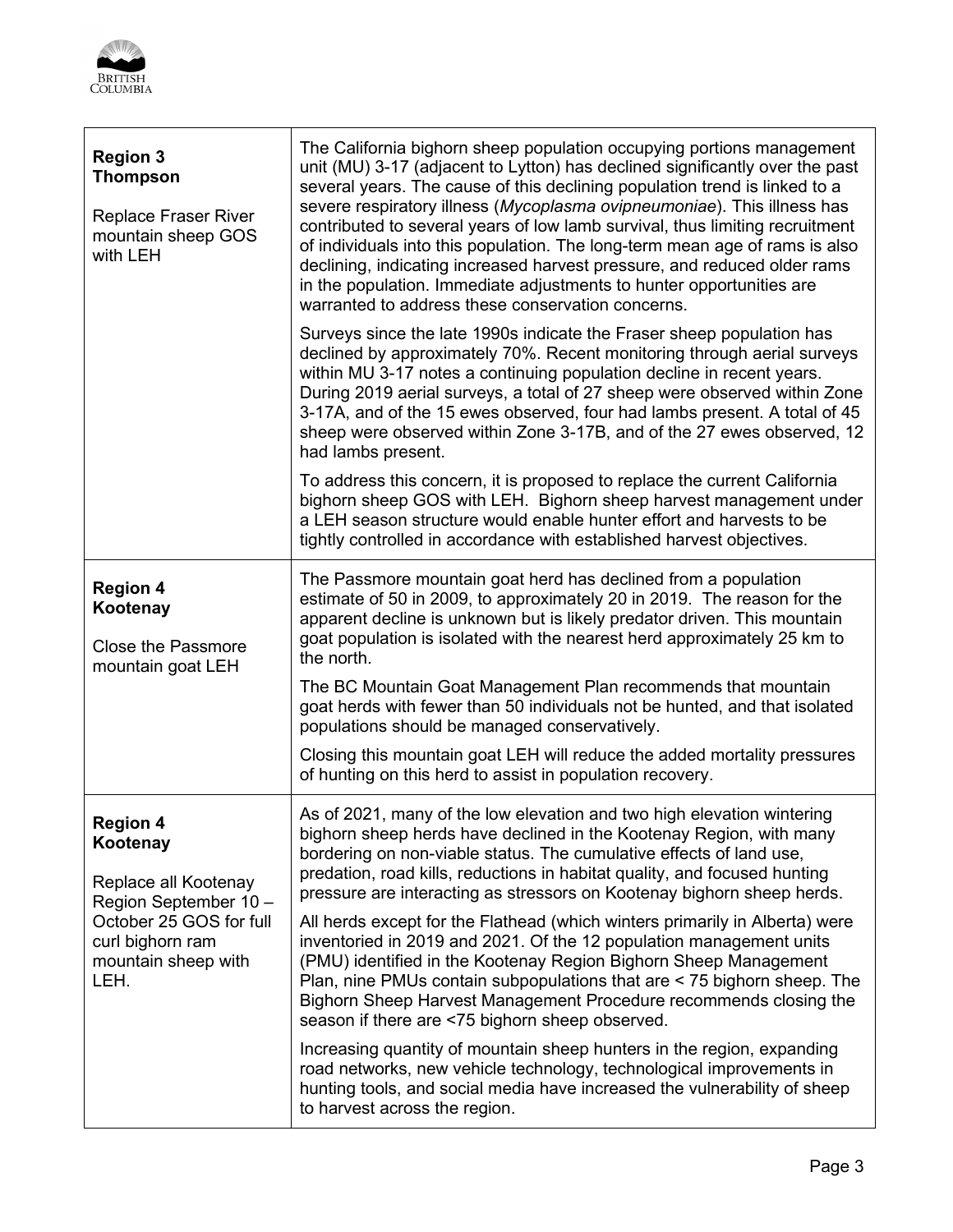

|                                                                                                                                                                       | With the current level of interest, hunter participation and harvest, greater<br>regulation over hunting pressure and harvest in herds bordering on non-<br>viable status is warranted.                                                                                                                                                                                                                          |
|-----------------------------------------------------------------------------------------------------------------------------------------------------------------------|------------------------------------------------------------------------------------------------------------------------------------------------------------------------------------------------------------------------------------------------------------------------------------------------------------------------------------------------------------------------------------------------------------------|
|                                                                                                                                                                       | Illegal kills of mountain sheep in the region have also increased, from 3%<br>of total harvest from 2002-2011 to 6% of total harvest from 2012-2020,<br>although the true percentage may be higher due to non-reported illegal<br>harvest.                                                                                                                                                                       |
|                                                                                                                                                                       | Aerial surveys have also shown limited escapement of mature rams from<br>the current full curl hunting GOS. Winter surveys found mature and full curl<br>rams comprised approximately 2% of observed sheep from 2019-21.<br>These results suggest that a high proportion of the mature rams are likely<br>being harvested in the current season.                                                                 |
| <b>Region 5</b><br>Cariboo<br>Close the Taseko<br>bighorn mountain sheep<br><b>LEH</b>                                                                                | The Taseko bighorn mountain sheep population estimate has declined<br>from 81 in 2018 to 47 in 2022. The provincial Bighorn Sheep Harvest<br>Management Procedure states that populations with less than 75 observed<br>sheep should not be hunted.                                                                                                                                                              |
|                                                                                                                                                                       | Closing this mountain sheep LEH will reduce the added mortality<br>pressures of hunting on this herd to assist in population recovery.                                                                                                                                                                                                                                                                           |
| <b>Region 6</b><br><b>Skeena</b><br>Replace the south<br>Skeena October 20-22<br>GOS and September 1-<br>9/November 16-20 bow<br>only GOS for bull moose<br>with LEH. | Survey data from the Bulkley Valley Lakes District (2018), Tweedsmuir-<br>Entiako (2019), Kispiox (2020) and Lower Skeena (2021) PMUs indicates<br>decreases in total moose and/or bulls, and this has resulted in a decrease<br>in the tentative annual allowable harvest (AAH) for the 2022-2026<br>allocation period. The current average AAH exceeds the tentative AAH in<br>all PMUs except Bulkley Valley. |
|                                                                                                                                                                       | The sustainability of licensed bull moose harvest is at risk if the regulatory<br>regime remains status quo for the 2022 hunting season and onward.                                                                                                                                                                                                                                                              |
|                                                                                                                                                                       | This regulation change would provide certainty in the number of licensed<br>moose hunters and alleviate some of the concern expressed by First<br>Nations regarding overharvest during a GOS.                                                                                                                                                                                                                    |
| <b>Region 7A</b><br>Omineca<br>Extend private land<br>antlerless elk LEH in the<br>Vanderhoof/Fort St.<br>James areas                                                 | Aerial surveys for other species in the Omineca Region have incidentally<br>recorded large groups of elk (>200) residing on private agricultural land,<br>and landowners, and the BC Cattlemen's Association, have indicated that<br>elk densities have been increasing during winter periods.                                                                                                                   |
|                                                                                                                                                                       | Elk damage farms and ranches through trampling and hay depredation<br>losses, and LEH opportunities help mitigate this issue. While there are<br>existing LEH seasons in this area, damage from elk is continues after the<br>end of the current seasons.                                                                                                                                                        |
|                                                                                                                                                                       | This proposal intends to extend the antierless elk LEH late winter season<br>by two weeks into late February in areas that receive the greatest amount<br>of damage from overwintering elk in the Omineca.                                                                                                                                                                                                       |
|                                                                                                                                                                       | Extending the elk LEH season will enable farmers and ranchers who are<br>still experiencing winter damage from elk an opportunity to mitigate this by<br>allowing hunter harvest on their private lands. This will also provide<br>additional resident hunter opportunity.                                                                                                                                       |